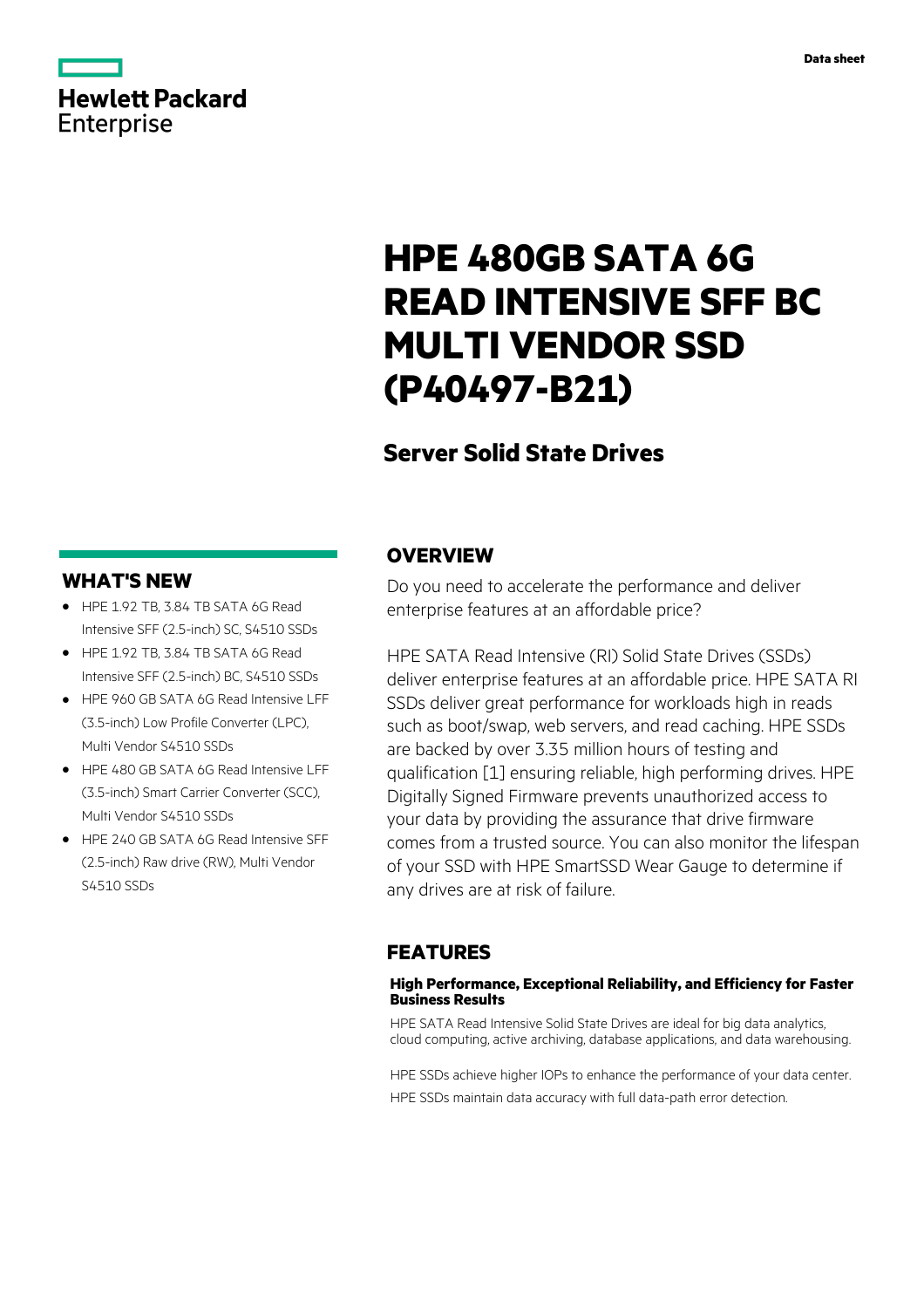Choose from a broad portfolio of enhanced solutions in a wide variety of capacities.

Support 6 Gb/s SATA

#### **HPE Multi Vendor SSDs Offer Longer SKU Lifecycles and Immediate Availability on SATA SSDs**

HPE enhanced its extensive SSD portfolio with a Multi Vendor SSD SKU offering that allows for extended SKU lifecycles, immediately available supply and preferably priced SATA SSDs.

HPE Multi Vendor SSD SKU offering ensures the SATA SSD selected, delivers the minimum level of performance published, or better.

Hewlett Packard Enterprise Solid State Drives are rigorously tested 3.35 million hours in various environments to achieve the quality standards you need.

# **Technical specifications HPE 480GB SATA 6G Read Intensive SFF BC Multi Vendor SSD**

| <b>Product Number</b>                        | P40497-B21                                                                                                                                                                                                                                                                                                          |
|----------------------------------------------|---------------------------------------------------------------------------------------------------------------------------------------------------------------------------------------------------------------------------------------------------------------------------------------------------------------------|
| <b>Lifetime Writes</b>                       | 430                                                                                                                                                                                                                                                                                                                 |
| <b>Endurance DWPD (Drive Writes Per Day)</b> | 0.5                                                                                                                                                                                                                                                                                                                 |
| <b>Read IOPS</b>                             | Random Read IOPS (4KiB, Q=16)=44,000<br>Max Random Read IOPS (4KiB)=65,000@Q64                                                                                                                                                                                                                                      |
| <b>Write IOPS</b>                            | Random Write IOPS (4KiB, Q=16)=15,000<br>Max Random Write IOPS (4KiB)=15,400@Q1                                                                                                                                                                                                                                     |
| <b>Power (Watts)</b>                         | 3.36                                                                                                                                                                                                                                                                                                                |
| <b>Plug Type</b>                             | Hot Pluggable                                                                                                                                                                                                                                                                                                       |
| <b>Height</b>                                | 7 mm                                                                                                                                                                                                                                                                                                                |
| <b>Product Dimensions (metric)</b>           | 21.92 x 22.86 x 14.61 cm                                                                                                                                                                                                                                                                                            |
| Weight                                       | 0.5 <sub>kq</sub>                                                                                                                                                                                                                                                                                                   |
| Warranty                                     | HPE Solid State Drives and Add-In Cards have a standard 3/0/0 warranty<br>Customer Self Repair (CSR) subject to maximum usage limitations. Maximum usage limit is the maximum<br>amount of data that can be written to the drive. Drives that have reached this limit will not be eligible for<br>warranty coverage |